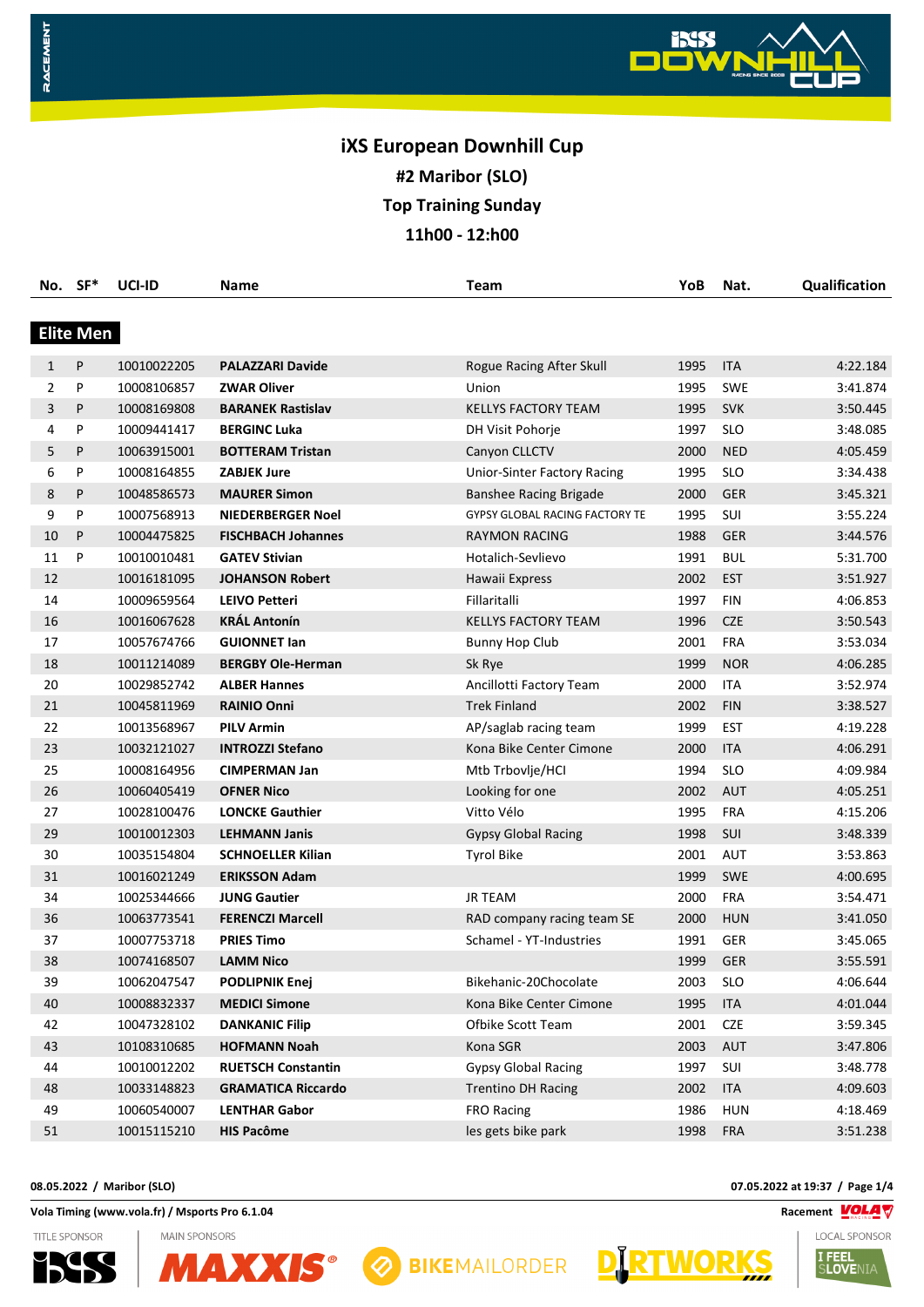

|     | No. SF* | UCI-ID      | Name                        | Team                            | YoB  | Nat.       | Qualification |
|-----|---------|-------------|-----------------------------|---------------------------------|------|------------|---------------|
| 52  |         | 10090970927 | <b>SMETS Steffen</b>        | <b>Fahrrad XXL Franz Racing</b> | 2003 | <b>GER</b> | 3:58.637      |
| 54  |         | 10086805684 | <b>BOUFFIOUX Oskar</b>      |                                 | 2003 | <b>FRA</b> | 3:57.405      |
| 55  |         | 10041602775 | <b>MARTINEZ HARO Alvaro</b> | Cube Bikes Spain                | 1998 | ESP        | 4:21.709      |
| 56  |         | 10010008360 | <b>KOHÚT Denis</b>          | <b>CTM Racing Team</b>          | 1997 | <b>SVK</b> | 3:43.422      |
| 57  |         | 10083760692 | <b>KORADI Joshua</b>        |                                 | 2002 | SUI        | 4:09.325      |
| 58  |         | 10008073010 | <b>COLOMBO Francesco</b>    | PUNTOSPORT Team INTENSE         | 1995 | <b>ITA</b> | 4:00.782      |
| 59  |         | 10059532015 | <b>FILISETTI Alberto</b>    | PuntoSport Team                 | 1997 | <b>ITA</b> | 4:04.366      |
| 60  |         | 10078225026 | <b>GROSCH Jan</b>           | <b>Team Radservice</b>          | 2002 | <b>GER</b> | 3:58.808      |
| 61  |         | 10088322524 | <b>PERRAUDIN Marius</b>     |                                 | 2002 | SUI        | 4:01.025      |
| 62  |         | 10109040007 | <b>VONDERACH Liam</b>       | <b>Gypsy Global Racing</b>      | 2002 | <b>SUI</b> | 4:04.016      |
| 63  |         | 10093158073 | <b>HÁJEK Martin</b>         | CYKLO KRYSTYNÍK RACING TEAM     | 2001 | <b>CZE</b> | 4:16.174      |
| 64  |         | 10051096247 | <b>MEINHOLD Max</b>         | Gravity Bike Verein Schöneck    | 2001 | <b>GER</b> | 4:19.730      |
| 66  |         | 10009236303 | <b>MATTUS Juho</b>          | <b>Fun Timez Crew</b>           | 1991 | <b>EST</b> | 4:20.254      |
| 67  |         | 10059613352 | <b>DONAUBAUER Tom</b>       | RSV Külsheim                    | 2001 | GER        | 4:02.419      |
| 71  |         | 10056125695 | <b>PAPARELLA Ethan</b>      | SCOTT BMT VALSASSINA MOTOBASE   | 2002 | <b>ITA</b> | 4:15.483      |
| 76  |         | 10087608461 | <b>SIGL Moritz</b>          | Rock Race Fam                   | 2002 | GER        | 4:19.718      |
| 77  |         | 10013925342 | <b>FORSTER Peter</b>        | 2RR-RaceTeam                    | 1992 | SUI        | 4:10.909      |
| 78  |         | 10032037868 | <b>TONOLO Davide</b>        | 3 STARS . - ALESSIBICI          | 2002 | <b>ITA</b> | 4:16.532      |
| 84  |         | 10029114128 | <b>DI CESARE Francesco</b>  | Asd Olbia Racing Team           | 1998 | <b>ITA</b> | 4:21.156      |
| 87  |         | 10118644724 | <b>BEVILACQUA Marco</b>     | BMT VALSASSINA MOTOBASE MBROS   | 1999 | <b>ITA</b> | 4:20.538      |
| 93  |         | 10006810390 | <b>SIMON Nicolas</b>        | <b>DCTEAM - BIKES</b>           | 1991 | <b>BEL</b> | 4:27.720      |
| 94  |         | 10013973640 | <b>KRUG Joachim</b>         | DebbyRacing                     | 1991 | GER        | 3:55.665      |
| 97  |         | 10016225757 | DI Riccardo                 | FOUR T PROJECT                  | 1992 | <b>ITA</b> | 4:15.551      |
| 99  |         | 10014636876 | <b>KÖPF Roman</b>           | <b>Greedy Vultures</b>          | 1990 | GER        | 4:00.656      |
| 119 |         | 10079249081 | <b>PETROVIC Erik</b>        | <b>Kraps Racing Team</b>        | 2000 | <b>SVK</b> | 4:08.986      |
| 120 |         | 10023605134 | <b>FUZESI Matyas</b>        | Limit Racing Team               | 2003 | <b>HUN</b> | 4:08.509      |
| 125 |         | 10105174555 | <b>SCHMICKL Mike</b>        | Rad Sport Hügelland e.V.        | 2003 | <b>GER</b> | 4:14.388      |
| 127 |         | 10118218328 | <b>LOVSIN Andraz</b>        | Rajd Ljubljana                  | 1999 | <b>SLO</b> | 4:27.237      |
| 129 |         | 10106265100 | <b>VODAN Friderik</b>       | Rock Race Team Leogang          | 2003 | <b>GER</b> | 4:15.678      |
| 133 |         | 10065555917 | <b>POUPON Vincent</b>       | <b>SCOTT Corporate</b>          | 1993 | <b>FRA</b> | 4:13.866      |
| 136 |         | 10016376513 | <b>DE COCK Tanguy</b>       | TANGUY BIKE SHOP / StARTING LI  | 2000 | <b>BEL</b> | 3:59.647      |
| 137 |         | 10014494612 | <b>VALENZISI Federico</b>   | <b>TEAM FOUR T-PROJECT</b>      | 1995 | ITA        | 4:27.441      |
| 141 |         | 10034220065 | <b>MOSER Christoph</b>      | <b>Trentino Dh Racing</b>       | 2001 | <b>ITA</b> | 3:56.153      |
| 148 |         | 10006316805 | <b>BLANCHARD Camille</b>    |                                 | 1991 | <b>FRA</b> | 4:01.022      |
| 151 |         | 10119752342 | <b>HANDL Christoph</b>      |                                 | 2003 | AUT        | 4:16.630      |
| 153 |         | 10129170436 | <b>KATER Lukas</b>          |                                 | 2000 | <b>GER</b> | 4:14.347      |
| 154 |         | 10099848750 | <b>KOWALTSCHIK Julius</b>   |                                 | 2001 | GER        | 3:56.591      |
| 155 |         | 10127400083 | <b>LEINBACH Luc</b>         |                                 | 1999 | GER        | 4:23.624      |
| 157 |         | 10083717448 | <b>LEMERRE Mateo</b>        |                                 | 2003 | <b>FRA</b> | 4:15.272      |
| 164 |         | 10011214291 | <b>STIPPLER Tom</b>         |                                 | 1998 | SUI        | 4:22.843      |
| 165 |         | 10106131522 | SÜCHTING Heinrich           |                                 | 2002 | <b>GER</b> | 3:55.753      |

**Vola Timing (www.vola.fr) / Msports Pro 6.1.04 Racement**  $\frac{VOLAV}{N}$ 



RACEMENT

**MAIN SPONSORS AXXIS®** 





**08.05.2022 / Maribor (SLO) 07.05.2022 at 19:37 / Page 2/4**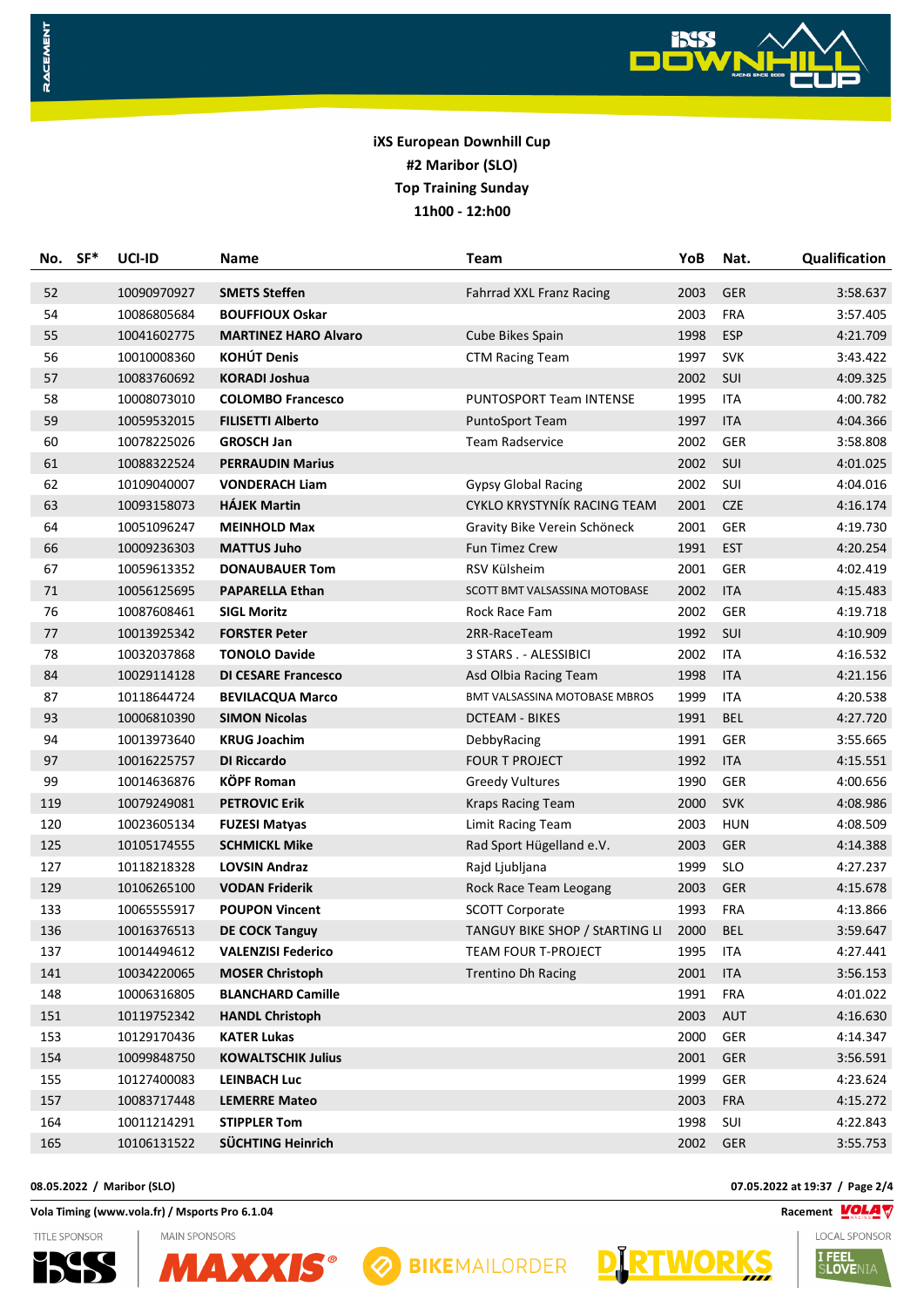

| No. | . SF* | UCI-ID      | <b>Name</b>          | Team | YoB  | Nat.       | <b>Qualification</b> |
|-----|-------|-------------|----------------------|------|------|------------|----------------------|
|     |       |             |                      |      |      |            |                      |
| 166 |       | 10008923778 | <b>TINNER Pascal</b> |      | 1991 | <b>SUI</b> | 4:10.740             |
| 167 |       | 10015891412 | TRÜTZSCHLER Karl     |      | 1990 | GER        | 4:21.241             |
| 170 |       | 10016194738 | <b>VIOLLAND Remy</b> |      | 1994 | <b>FRA</b> | 3:58.262             |

#### **Elite Women**

RACEMENT

| 101 | 10017602955 | <b>HRASTNIK Monika</b>   | Dorval AM commencal            | 1994 | <b>SLO</b> | 4:27.716 |
|-----|-------------|--------------------------|--------------------------------|------|------------|----------|
| 102 | 10034793173 | <b>NEWKIRK Anna</b>      | Beyond Racing                  | 2001 | <b>USA</b> | 4:37.310 |
| 103 | 10052572465 | <b>NEISSL Marlena</b>    | <b>Bikeclub Stattegg</b>       | 2001 | AUT        | 5:16.935 |
| 105 | 10032602892 | <b>GAVA Lisa</b>         | 3stars - Alessibici            | 2000 | <b>ITA</b> | 4:56.899 |
| 106 | 10007478074 | <b>HORVAT Spela</b>      | Supersnurf                     | 1993 | <b>SLO</b> | 5:19.384 |
| 107 | 10120896639 | <b>KIENER Jolanda</b>    | <b>HOT-TRAIL Gravity</b>       | 2000 | <b>SUI</b> | 5:02.660 |
| 109 | 10110223104 | <b>BULLIARD Delphine</b> |                                | 1998 | <b>SUI</b> | 5:03.120 |
| 110 | 10091269506 | <b>GERMANN Charlotte</b> | Freeride & Downhill Vorarlberg | 1998 | <b>GER</b> | 7:26.162 |
| 114 | 10060389251 | RÜCKNAGEL Harriet        | Rad-Art Ilmenau                | 1988 | GER        | 5:51.294 |
| 115 | 10127914486 | <b>GASBICHLER Monica</b> |                                | 1991 | GER        | 5:34.097 |

#### **Pro U19 male**

| 181 | 10052899841 | <b>MAZNEIKOV Dimitar</b>   | <b>Riders United</b>        | 2004 | <b>BUL</b> | 4:37.957 |
|-----|-------------|----------------------------|-----------------------------|------|------------|----------|
| 182 | 10064077170 | <b>MEEK Toby</b>           | MS Mondraker Team           | 2004 | <b>NZL</b> | 3:48.428 |
| 183 | 10092664585 | <b>DOYCHEV Velin</b>       |                             | 2004 | <b>BUL</b> | 4:36.640 |
| 196 | 10030890541 | <b>VENTURI Patrick</b>     | 3 STARS A.S.D. - ALESSIBICI | 2005 | <b>ITA</b> | 3:50.520 |
| 203 | 10117591464 | <b>GAWLAK-SOCKA Kacper</b> | Antidote racing             | 2004 | POL        | 3:53.140 |
| 244 | 10050884362 | <b>AMIGUET Fridolin</b>    | Verbier Bike Club           | 2005 | <b>SUI</b> | 3:57.873 |
| 251 | 10083464339 | <b>SCHLEBES Nico</b>       |                             | 2004 | GER        | 3:57.885 |

# **Pro U19 female**

| 256 | 10091207363 | <b>PETROVSKA Vanesa</b> | NS Bikes UR Team            | 2005     | <b>SVK</b> | 5:15.910 |
|-----|-------------|-------------------------|-----------------------------|----------|------------|----------|
| 257 | 10098926947 | <b>LANGLOIS Suzy</b>    | LES ARCS MOUNTAIN BIKE TEAM | 2004     | FRA        | 5:32.926 |
| 258 | 10106388671 | <b>TOSHEVA Denitsa</b>  | Riders United               | 2004     | BUL        | 5:38.285 |
| 260 | 10128245502 | <b>ITEN Emma</b>        |                             | 2005     | -SUI       | 5:28.012 |
| 262 | 10047336182 | <b>KOSÁRKOVÁ Sabina</b> | KELLYS FACTORY TEAM         | 2005 CZE |            | 5:42.990 |

#### **Vola Timing (www.vola.fr) / Msports Pro 6.1.04 Racement VOLAT**

**TITLE SPONSOR**